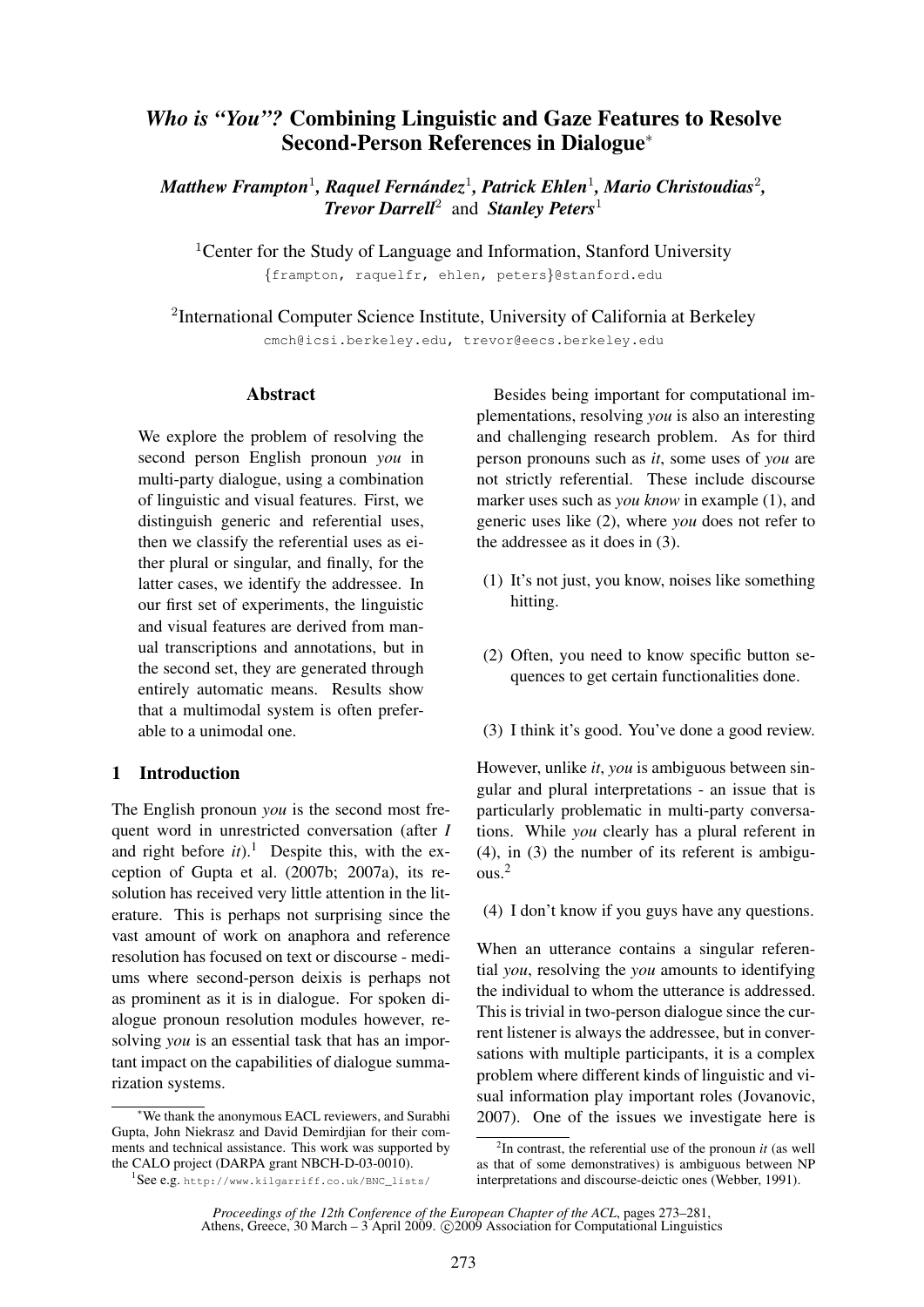how this applies to the more concrete problem of resolving the second person pronoun *you*.

We approach this issue as a three-step problem. Using the AMI Meeting Corpus (McCowan et al., 2005) of multi-party dialogues, we first discriminate between referential and generic uses of *you*. Then, within the referential uses, we distinguish between singular and plural, and finally, we resolve the singular referential instances by identifying the intended addressee. We use multimodal features: initially, we extract discourse features from manual transcriptions and use visual information derived from manual annotations, but then we move to a fully automatic approach, using 1-best transcriptions produced by an automatic speech recognizer (ASR) and visual features automatically extracted from raw video.

In the next section of this paper, we give a brief overview of related work. We describe our data in Section 3, and explain how we extract visual and linguistic features in Sections 4 and 5 respectively. Section 6 then presents our experiments with manual transcriptions and annotations, while Section 7, those with automatically extracted information. We end with conclusions in Section 8.

# 2 Related Work

# 2.1 Reference Resolution in Dialogue

Although the vast majority of work on reference resolution has been with monologic text, some recent research has dealt with the more complex scenario of spoken dialogue (Strube and Müller, 2003; Byron, 2004; Arstein and Poesio, 2006; Müller, 2007). There has been work on the identification of non-referential uses of the pronoun *it*: Müller (2006) uses a set of shallow features automatically extracted from manual transcripts of two-party dialogue in order to train a rule-based classifier, and achieves an F-score of 69%.

The only existing work on the resolution of *you* that we are aware of is Gupta et al. (2007b; 2007a). In line with our approach, the authors first disambiguate between generic and referential *you*, and then attempt to resolve the reference of the referential cases. Generic uses of *you* account for 47% of their data set, and for the generic *vs.* referential disambiguation, they achieve an accuracy of 84% on two-party conversations and 75% on multi-party dialogue. For the reference resolution task, they achieve 47%, which is 10 points over a baseline that always classifies the next speaker

as the addressee. These results are achieved without visual information, using manual transcripts, and a combination of surface features and manually tagged dialogue acts.

#### 2.2 Addressee Detection

Resolving the referential instances of *you* amounts to determining the addressee(s) of the utterance containing the pronoun. Recent years have seen an increasing amount of research on automatic addressee detection. Much of this work focuses on communication between humans and computational agents (such as robots or ubiquitous computing systems) that interact with users who may be engaged in other activities, including interaction with other humans. In these situations, it is important for a system to be able to recognize when it is being addressed by a user. Bakx et al. (2003) and Turnhout et al. (2005) studied this issue in the context of mixed human-human and human-computer interaction using facial orientation and utterance length as clues for addressee detection, while Katzenmaier et al. (2004) investigated whether the degree to which a user utterance fits the language model of a conversational robot can be useful in detecting system-addressed utterances. This research exploits the fact that humans tend to speak differently to systems than to other humans.

Our research is closer to that of Jovanovic et al. (2006a; 2007), who studied addressing in human-human multi-party dialogue. Jovanovic and colleagues focus on addressee identification in face-to-face meetings with four participants. They use a Bayesian Network classifier trained on several multimodal features (including visual features such as gaze direction, discourse features such as the speaker and dialogue act of preceding utterances, and utterance features such as lexical clues and utterance duration). Using a combination of features from various resources was found to improve performance (the best system achieves an accuracy of 77% on a portion of the AMI Meeting Corpus). Although this result is very encouraging, it is achieved with the use of manually produced information - in particular, manual transcriptions, dialogue acts and annotations of visual focus of attention. One of the issues we aim to investigate here is how automatically extracted multimodal information can help in detecting the addressee(s) of *you*-utterances.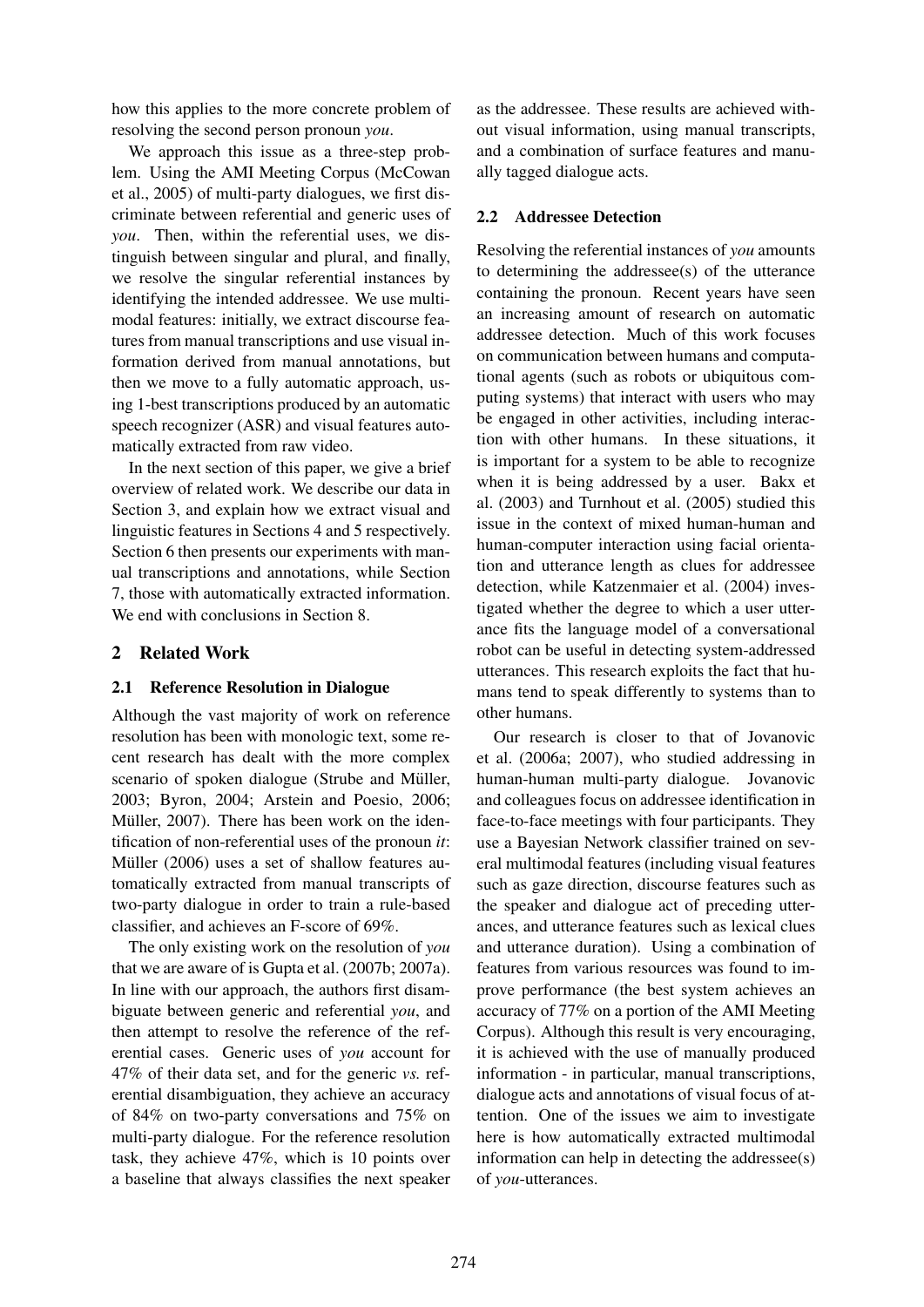|        | Generic   Referential $\parallel$ Ref_Sing. $\parallel$ Ref_Pl. |        |             |
|--------|-----------------------------------------------------------------|--------|-------------|
| 49.14% | 50.86%                                                          | 67.92% | $1,32.08\%$ |

Table 1: Distribution of *you* interpretations

#### 3 Data

Our experiments are performed using the AMI Meeting Corpus (McCowan et al., 2005), a collection of scenario-driven meetings among four participants, manually transcribed and annotated with several different types of information (including dialogue acts, topics, visual focus of attention, and addressee). We use a sub-corpus of 948 utterances containing *you*, and these were extracted from 10 different meetings. The *you*-utterances are annotated as either *discourse marker*, *generic* or *referential*.

We excluded the *discourse marker* cases, which account for only 8% of the data, and of the *referential* cases, selected those with an AMI addressee annotation.<sup>3</sup> The addressee of a dialogue act can be unknown, a single meeting participant, two participants, or the whole audience (three participants in the AMI corpus). Since there are very few instances of two-participant addressee, we distinguish only between singular and plural addressees. The resulting distribution of classes is shown in Table 1.<sup>4</sup>

We approach the reference resolution task as a two-step process, first discriminating between plural and singular references, and then resolving the reference of the singular cases. The latter task requires a classification scheme for distinguishing between the three potential addressees (listeners) for the given *you*-utterance.

In their four-way classification scheme, Gupta et al. (2007a) label potential addressees in terms of the order in which they speak after the *you*-utterance. That is, for a given *you*-utterance, the potential addressee who speaks next is labeled 1, the potential addressee who speaks after that is 2, and the remaining participant is 3. Label 4 is used for group addressing. However, this results in a very skewed class distribution because the next speaker is the intended addressee 41% of the time, and 38% of instances are plural - the

| 35.17% | 30.34% | - 14.49* |  |
|--------|--------|----------|--|

Table 2: Distribution of addressees for singular *you*

remaining two classes therefore make up a small percentage of the data.

We were able to obtain a much less skewed class distribution by identifying the potential addressees in terms of their position in relation to the current speaker. The meeting setting includes a rectangular table with two participants seated at each of its opposite longer sides. Thus, for a given *you*utterance, we label listeners as either  $L_1$ ,  $L_2$  or  $L_3$  depending on whether they are sitting opposite, diagonally or laterally from the speaker. Table 2 shows the resulting class distribution for our dataset. Such a labelling scheme is more similar to Jovanovic (2007), where participants are identified by their seating position.

#### 4 Visual Information

#### 4.1 Features from Manual Annotations

We derived per-utterance visual features from the Focus Of Attention (FOA) annotations provided by the AMI corpus. These annotations track meeting participants' head orientation and eye gaze during a meeting.<sup>5</sup> Our first step was to use the FOA annotations in order to compute what we refer to as Gaze Duration Proportion (GDP) values for each of the utterances of interest - a measure similar to the "Degree of Mean Duration of Gaze" described by (Takemae et al., 2004). Here a GDP value denotes the proportion of time in utterance  $u$ for which subject  $i$  is looking at target  $j$ :

$$
GDP_u(i,j) = \sum_j T(i,j)/T_u
$$

were  $T_u$  is the length of utterance u in milliseconds, and  $T(i, j)$ , the amount of that time that i spends looking at j. The gazer  $i$  can only refer to one of the four meeting participants, but the target  $j$  can also refer to the white-board/projector screen present in the meeting room. For each utterance then, all of the possible values of  $i$  and  $j$  are used to construct a matrix of GDP values. From this matrix, we then construct "Highest GDP" features for each of the meeting participants: such

<sup>&</sup>lt;sup>3</sup>Addressee annotations are not provided for some dialogue act types - see (Jovanovic et al., 2006b).

<sup>&</sup>lt;sup>4</sup>Note that the percentages of the referential singular and referential plural are relative to the total of referential instances.

<sup>&</sup>lt;sup>5</sup>A description of the FOA labeling scheme is available from the AMI Meeting Corpus website http://corpus. amiproject.org/documentations/guidelines-1/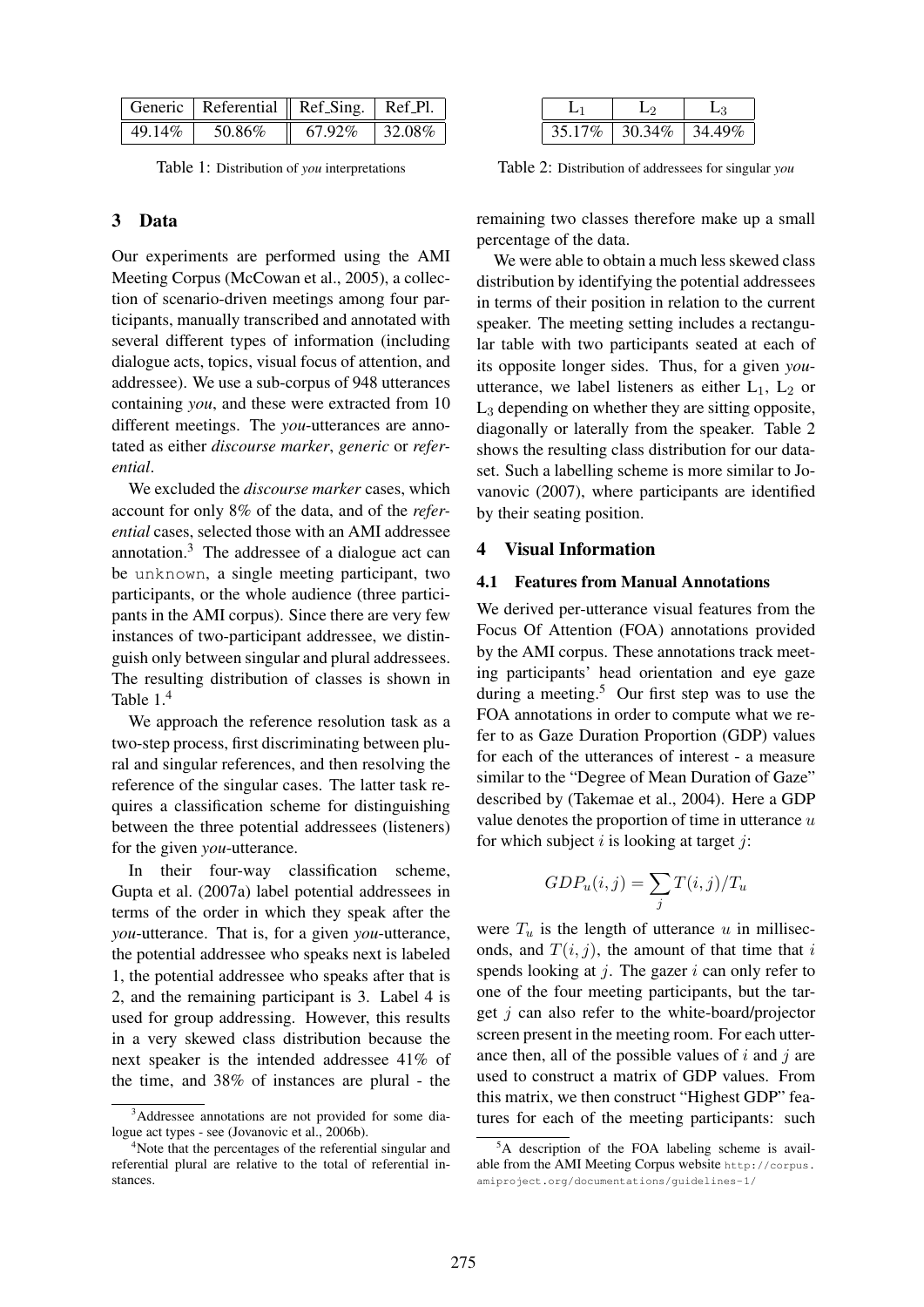| For each participant Pi                          |
|--------------------------------------------------|
| - target for whole utterance                     |
| - target for first third of utterance            |
| - target for second third of utterance           |
| - target for third third of utterance            |
| $-$ target for $-$ /+ 2 secs from you start time |
| - ratio 2nd hyp. target / 1st hyp. target        |
| - ratio 3rd hyp. target / 1st hyp. target        |
| - participant in mutual gaze with speaker        |

Table 3: Visual Features

features record the target with the highest GDP value and so indicate whom/what the meeting participant spent most time looking at during the utterance.

We also generated a number of additional features for each individual. These include firstly, three features which record the candidate "gazee" with the highest GDP during each third of the utterance, and which therefore account for gaze transitions. So as to focus more closely on where participants are looking around the time when *you* is uttered, another feature records the candidate with the highest GDP -/+ 2 seconds from the start time of the *you*. Two further features give some indication of the amount of looking around that the speaker does during an utterance - we hypothesized that participants (especially the speaker) might look around more in utterances with plural addressees. The first is the ratio of the second highest GDP to the highest, and the second is the ratio of the third highest to the highest. Finally, there is a highest GDP *mutual gaze* feature for the speaker, indicating with which other individual, the speaker spent most time engaged in a mutual gaze.

Hence this gives a total of 29 features: seven features for each of the four participants, plus one mutual gaze feature. They are summarized in Table 3. These visual features are different to those used by Jovanovic (2007) (see Section 2). Jovanovic's features record the number of times that each participant looks at each other participant during the utterance, and in addition, the gaze direction of the current speaker. Hence, they are not highest GDP values, they do not include a mutual gaze feature and they do not record whether participants look at the white-board/projector screen.

### 4.2 Automatic Features from Raw Video

To perform automatic visual feature extraction, a six degree-of-freedom head tracker was run over each subject's video sequence for the utterances containing *you*. For each utterance, this gave 4 sequences, one per subject, of the subject's 3D head orientation and location at each video frame along with 3D head rotational velocities. From these measurements we computed two types of visual information: participant gaze and mutual gaze.

The 3D head orientation and location of each subject along with camera calibration information was used to compute participant gaze information for each video frame of each sequence in the form of a gaze probability matrix. More precisely, camera calibration is first used to estimate the 3D head orientation and location of all subjects in the same world coordinate system.

The gaze probability matrix is a  $4 \times 5$  matrix where entry  $i, j$  stores the probability that subject  $i$  is looking at subject  $j$  for each of the four subjects and the last column corresponds to the whiteboard/projector screen (i.e., entry i, j where  $j = 5$ is the probability that subject  $i$  is looking at the screen). Gaze probability  $G(i, j)$  is defined as

$$
G(i,j) = G_0 e^{-\alpha_{i,j} 2/\gamma 2}
$$

where  $\alpha_{i,j}$  is the angular difference between the gaze of subject  $i$  and the direction defined by the location of subjects i and j.  $G_0$  is a normalization factor such that  $\sum_j G(i, j) = 1$  and  $\gamma$  is a userdefined constant (in our experiments, we chose  $\gamma = 15$  degrees).

Using the gaze probability matrix, a  $4 \times 1$  perframe mutual gaze vector was computed that for entry i stores the probability that the speaker and subject *i* are looking at one another.

In order to create features equivalent to those described in Section 4.1, we first collapse the frame-level probability matrix into a matrix of binary values. We convert the probability for each frame into a binary judgement of whether subject  $i$  is looking at target  $j$ :

$$
H(i,j) = \beta G(i,j)
$$

 $\beta$  is a binary value to evaluate  $G(i, j) > \theta$ , where  $\theta$  is a high-pass thresholding value - or "gaze probability threshold" (GPT) - between 0 and 1.

Once we have a frame-level matrix of binary values, for each subject  $i$ , we compute GDP values for the time periods of interest, and in each case, choose the target with the highest GDP as the candidate. Hence, we compute a candidate target for the utterance overall, for each third of the utterance, and for the period -/+ 2 seconds from the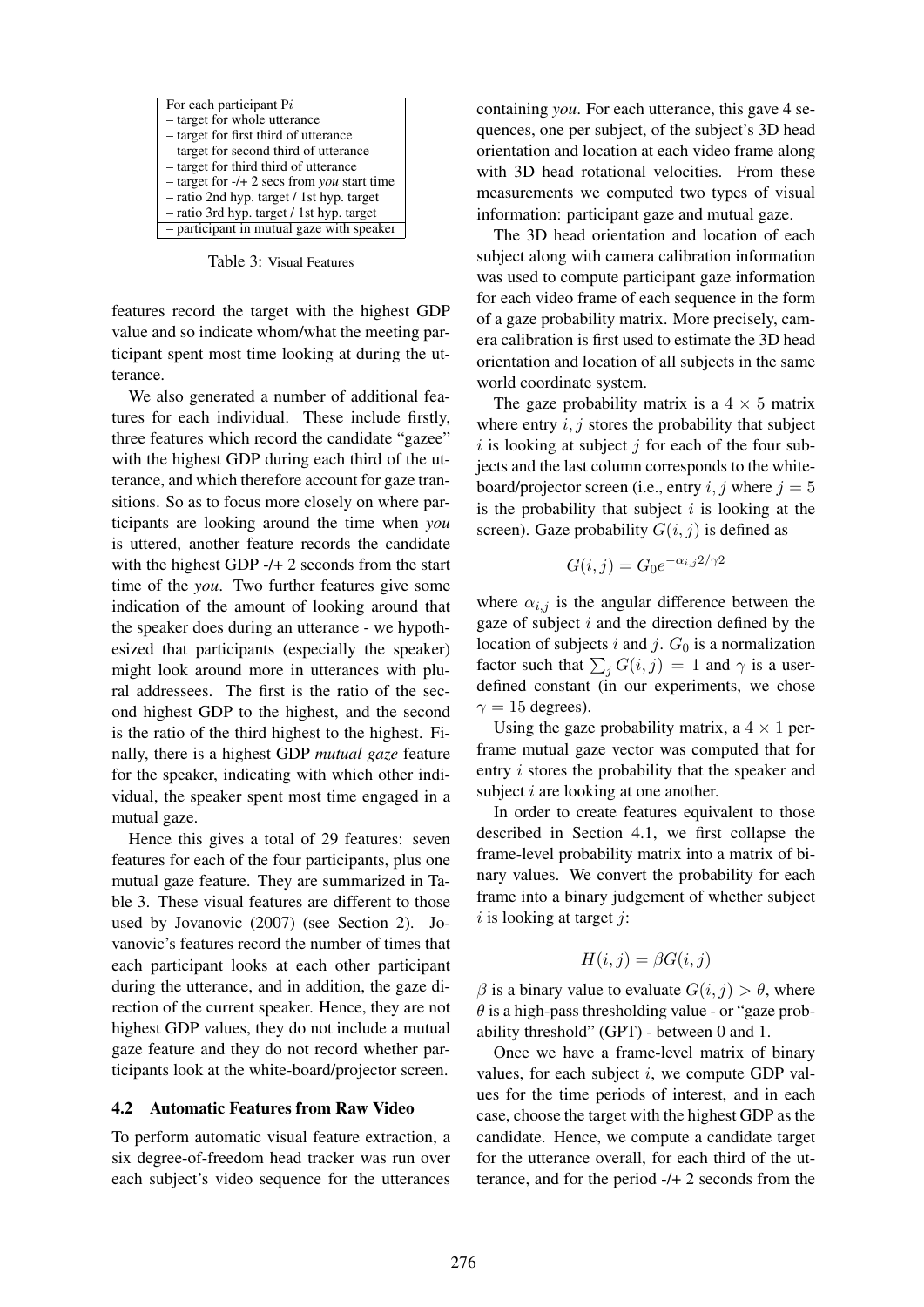*you* start time, and in addition, we compute a candidate participant for mutual gaze with the speaker for the utterance overall.

We sought to use the GPT threshold which produces automatic visual features that agree best with the features derived from the FOA annotations. Hence we experimented with different GPT values in increments of 0.1, and compared the resulting features to the manual features using the *kappa* statistic. A threshold of 0.6 gave the best *kappa* scores, which ranged from 20% to 44%.<sup>6</sup>

# 5 Linguistic Information

Our set of discourse features is a simplified version of those employed by Galley et al. (2004) and Gupta et al. (2007a). It contains three main types (summarized in Table 4):

— *Sentential features* (1 to 13) encode structural, durational, lexical and shallow syntactic patterns of the *you*-utterance. Feature 13 is extracted using the AMI "Named Entity" annotations and indicates whether a particular participant is mentioned in the *you*-utterance. Apart from this feature, all other sentential features are automatically extracted, and besides 1, 8, 9, and 10, they are all binary.

— *Backward Looking (BL)/Forward Looking (FL) features* (14 to 22) are mostly extracted from utterance pairs, namely the *you*-utterance and the BL/FL (previous/next) utterance by each listener  $L_i$  (potential addressee). We also include a few extra features which are not computed in terms of utterance pairs. These indicate the number of participants that speak during the previous and next 5 utterances, and the BL and FL speaker order. All of these features are computed automatically.

— *Dialogue Act (DA) features* (23 to 24) use the manual AMI dialogue act annotations to represent the conversational function of the *you*-utterance and the BL/FL utterance by each potential addressee. Along with the sentential feature based on the AMI Named Entity annotations, these are the only discourse features which are not computed automatically. <sup>7</sup>

| # of you pronouns<br>(1)                                        |
|-----------------------------------------------------------------|
| you (say   said   tell   told   mention (ed)   mean(t)  <br>(2) |
| sound(ed))                                                      |
| $(3)$ auxiliary you                                             |
| $(4)$ wh-word you                                               |
| $(5)$ you guys                                                  |
| $(6)$ if you                                                    |
| (7) you know                                                    |
| $(8)$ # of words in you-utterance                               |
| $(9)$ duration of you-utterance                                 |
| $(10)$ speech rate of you-utterance                             |
| $(11)$ 1st person                                               |
| (12) general case                                               |
| (13) person Named Entity tag                                    |
| $(14)$ # of utterances between you- and BL/FL utt.              |
| $(15)$ # of speakers between you- and BL/FL utt.                |
| $(16)$ overlap between you- and BL/FL utt. (binary)             |
| $(17)$ duration of overlap between you- and BL/FL utt.          |
| $(18)$ time separation between you- and BL/FL utt.              |
| $(19)$ ratio of words in you- that are in BL/FL utt.            |
| $(20)$ # of participants that speak during prev. 5 utt.         |
| $(21)$ # of participants that speak during next 5 utt.          |
| (22) speaker order BL/FL                                        |
| $(23)$ dialogue act of the <i>you</i> -utterance                |
| (24) dialogue act of the BL/FL utterance                        |

Table 4: Discourse Features

# 6 First Set of Experiments & Results

In this section we report our experiments and results when using manual transcriptions and annotations. In Section 7 we will present the results obtained using ASR output and automatically extracted visual information. All experiments (here and in the next section) are performed using a Bayesian Network classifier with 10-fold crossvalidation.<sup>8</sup> In each task, we give raw overall accuracy results and then F-scores for each of the classes. We computed measures of *information gain* in order to assess the predictive power of the various features, and did some experimentation with Correlation-based Feature Selection (CFS) (Hall, 2000).

# 6.1 Generic *vs.* Referential Uses of *You*

We first address the task of distinguishing between generic and referential uses of *you*.

Baseline. A majority class baseline that classifies all instances of *you* as referential yields an accuracy of 50.86% (see Table 1).

Results. A summary of the results is given in Table 5. Using discourse features only we achieve an accuracy of 77.77%, while using multimodal

 ${}^{6}$ The fact that our gaze estimator is getting any useful agreement with respect to these annotations is encouraging and suggests that an improved tracker and/or one that adapts to the user more effectively could work very well.

<sup>&</sup>lt;sup>7</sup>Since we use the manual transcripts of the meetings, the transcribed words and the segmentation into utterances or dialogue acts are of course not given automatically. A fully automatic approach would involve using ASR output instead of manual transcriptions— something which we attempt in

Section 7.

<sup>&</sup>lt;sup>8</sup>We use the the BayesNet classifier implemented in the Weka toolkit http://www.cs.waikato.ac.nz/ml/weka/.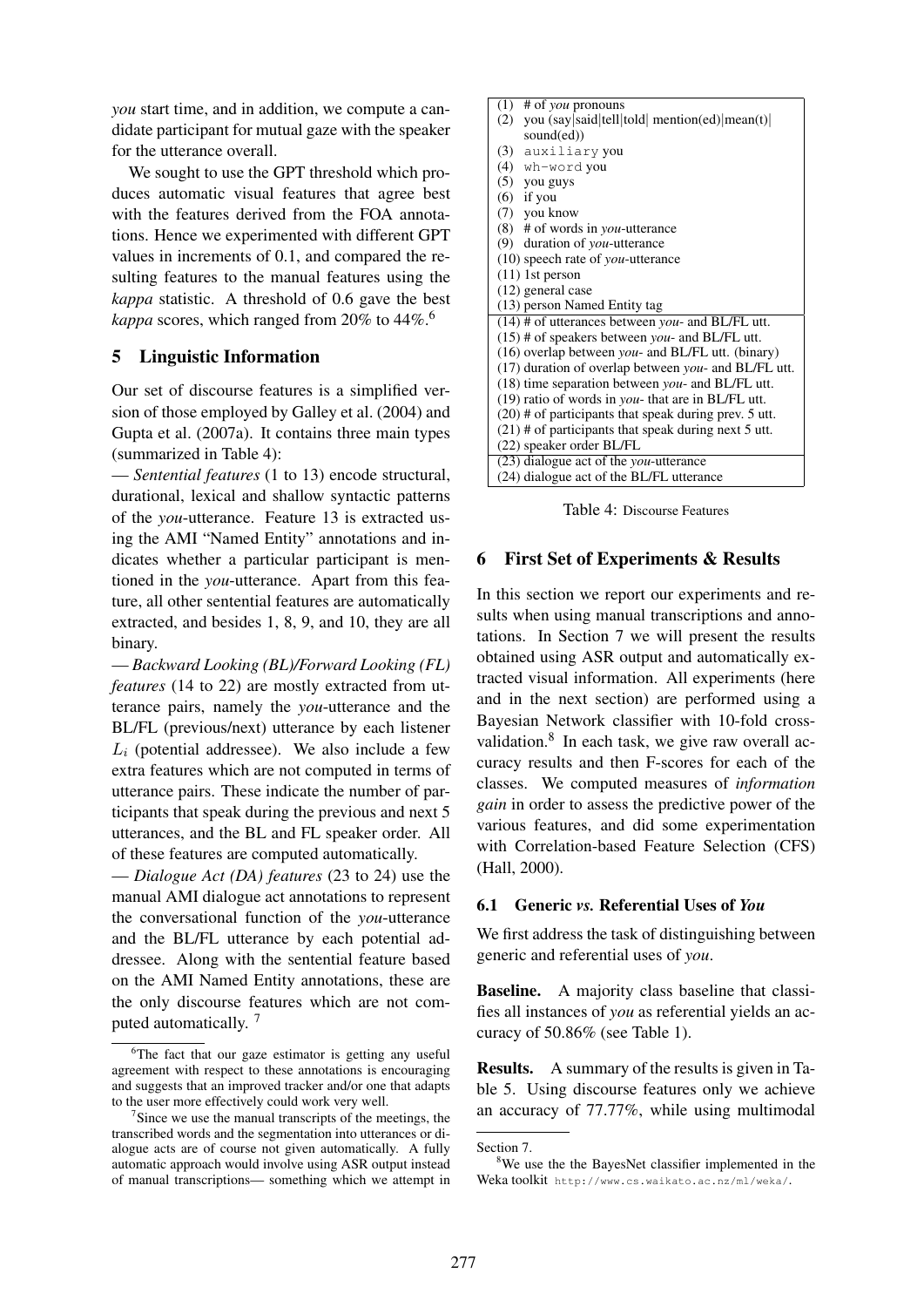| Features         | Acc   | F1-Gen | $F1-Ref$ |
|------------------|-------|--------|----------|
| <b>Baseline</b>  | 50.86 |        | 67.4     |
| <b>Discourse</b> | 77.77 | 78.8   | 76.6     |
| Visual           | 60.32 | 64.2   | 55.5     |
| <b>MM</b>        | 79.02 | 80.2   | 77.7     |
| Dis w/o FL       | 78.34 | 79.1   | 77.5     |
| MM w/o FL        | 78.22 | 79.0   | 77.4     |
| Dis w/o DA       | 69.44 | 71.5   | 67.0     |
| MM w/o DA        | 72.75 | 74.4   | 70.9     |

Table 5: Generic *vs.* referential uses

(MM) yields 79.02%, but this increase is not statistically significant.

In spite of this, visual features do help to distinguish between generic and referential uses note that the visual features alone are able to beat the baseline  $(p < .005)$ . The listeners' gaze is more predictive than the speaker's: if listeners look mostly at the white-board/projector screen instead of another participant, then the *you* is more likely to be referential. More will be said on this in Section 6.2.1 in the analysis of the results for the singular *vs.* plural referential task.

We found sentential features of the *you*utterance to be amongst the best predictors, especially those that refer to surface lexical properties, such as features 1, 11, 12 and 13 in Table 4. Dialogue act features provide useful information as well. As pointed out by Gupta et al. (2007b; 2007a), a *you* pronoun within a question (e.g. an utterance tagged as elicit-assess or elicit-inform) is more likely to be referential. Eliminating information about dialogue acts (w/o DA) brings down performance ( $p < .005$ ), although accuracy remains well above the baseline  $(p < .001)$ . Note that the small changes in performance when FL information is taken out (w/o FL) are not statistically significant.

#### 6.2 Reference Resolution

We now turn to the referential instances of *you*, which can be resolved by determining the addressee(s) of the given utterance.

### 6.2.1 Singular *vs.* Plural Reference

We start by trying to discriminate singular *vs.* plural interpretations. For this, we use a two-way classification scheme that distinguishes between individual and group addressing. To our knowledge, this is the first attempt at this task using linguistic information.<sup>9</sup>

Baseline. A majority class baseline that considers all instances of *you* as referring to an individual addressee gives 67.92% accuracy (see Table 1).

Results. A summary of the results is shown in Table 6. There is no statistically significant difference between the baseline and the results obtained when visual features are used alone (67.92% *vs.* 66.28%). However, we found that visual information did contribute to identifying some instances of plural addressing, as shown by the F-score for that class. Furthermore, the visual features helped to improve results when combined with discourse information: using multimodal (MM) features produces higher results than the discourse-only feature set ( $p < .005$ ), and increases from 74.24% to 77.05% with CFS.

As in the generic *vs.* referential task, the whiteboard/projector screen value for the listeners' gaze features seems to have discriminative power when listeners' gaze features take this value, it is often indicative of a plural rather than a singular *you*. It seems then, that in our data-set, the speaker often uses the white-board/projector screen when addressing the group, and hence draws the listeners' gaze in this direction. We should also note that the ratio features which we thought might be useful here (see Section 4.1) did not prove so.

Amongst the most useful discourse features are those that encode similarity relations between the *you*-utterance and an utterance by a potential addressee. Utterances by individual addressees tend to be more lexically cohesive with the *you*utterance and so if features such as feature 19 in Table 4 indicate a low level of lexical similarity, then this increases the likelihood of plural addressing. Sentential features that refer to surface lexical patterns (features 6, 7, 11 and 12) also contribute to improved results, as does feature 21 (number of speakers during the next five utterances) - fewer speaker changes correlates with plural addressing.

Information about dialogue acts also plays a role in distinguishing between singular and plural interpretations. Questions tend to be addressed to individual participants, while statements show a stronger correlation with plural addressees. When no DA features are used (w/o DA), the drop in performance for the multimodal classifier to 71.19% is statistically significant ( $p < .05$ ). As for the generic *vs.* referential task, FL information does not have a significant effect on performance.

 $^{9}$ But see e.g. (Takemae et al., 2004) for an approach that uses manually extracted visual-only clues with similar aims.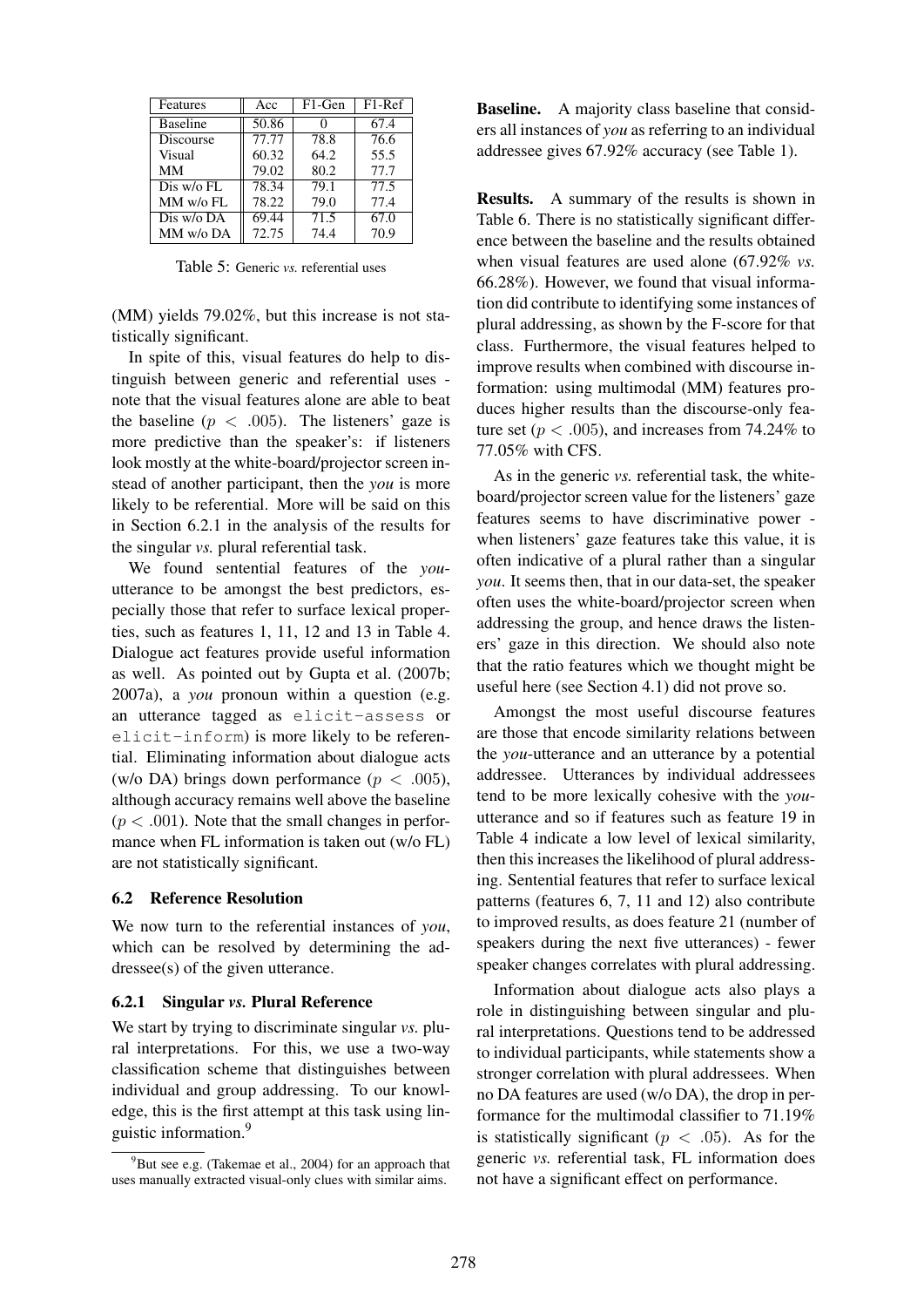| Features        | Acc   | $F1-Sing.$ | $F1-P1$ . |  |
|-----------------|-------|------------|-----------|--|
| <b>Baseline</b> | 67.92 | 80.9       |           |  |
| Discourse       | 71.19 | 78.9       | 54.6      |  |
| Visual          | 66.28 | 74.8       | 48.9      |  |
| $MM^*$          | 77.05 | 83.3       | 63.2      |  |
| Dis w/o FL      | 72.13 | 80.1       | 53.7      |  |
| MM w/o FL       | 72.60 | 79.7       | 58.1      |  |
| Dis w/o DA      | 68.38 | 78.5       | 40.5      |  |
| MM w/o DA       | 71.19 | 78.8       | 55.3      |  |

Table 6: Singular *vs.* plural reference; \* = with Correlationbased Feature Selection (CFS).

### 6.2.2 Detection of Individual Addressees

We now turn to resolving the singular referential uses of *you*. Here we must detect the individual addressee of the utterance that contains the pronoun.

Baselines. Given the distribution shown in Table 2, a majority class baseline yields an accuracy of 35.17%. An off-line system that has access to future context could implement a next-speaker baseline that always considers the next speaker to be the intended addressee, so yielding a high raw accuracy of 71.03%. A previous-speaker baseline that does not require access to future context achieves 35% raw accuracy.

Results. Table 7 shows a summary of the results, and these all outperform the majority class (MC) and previous-speaker baselines. When all discourse features are available, adding visual information does improve performance (74.48% *vs.* 60.69%,  $p < .005$ ), and with CFS, this increases further to 80.34% ( $p < .005$ ). Using discourse or visual features alone gives scores that are below the next-speaker baseline (60.69% and 65.52% *vs.* 71.03%). Taking all forward-looking (FL) information away reduces performance ( $p < .05$ ), but the small increase in accuracy caused by taking away dialogue act information is not statistically significant.

When we investigated individual feature contribution, we found that the most predictive features were the FL and backward-looking (BL) speaker order, and the speaker's visual features (including mutual gaze). Whomever the speaker spent most time looking at or engaged in a mutual gaze with was more likely to be the addressee. All of the visual features had some degree of predictive power apart from the ratio features. Of the other BL/FL discourse features, features 14, 18 and 19 (see Table 4) were more predictive. These indicate that utterances spoken by the intended addressee are

| Features    | Acc   | $F1-L_1$ | $F1-L2$ | $F1-L_3$ |
|-------------|-------|----------|---------|----------|
| MC baseline | 35.17 | 52.0     |         |          |
| Discourse   | 60.69 | 59.1     | 60.0    | 62.7     |
| Visual      | 65.52 | 69.1     | 63.5    | 64.0     |
| $MM^*$      | 80.34 | 80.0     | 82.4    | 79.0     |
| Dis w/o FL  | 52.41 | 50.7     | 51.8    | 54.5     |
| MM w/o FL   | 66.55 | 68.7     | 62.7    | 67.6     |
| Dis w/o DA  | 61.03 | 58.5     | 59.9    | 64.2     |
| MM w/o DA   | 73.10 | 72.4     | 69.5    | 72.0     |

Table 7: Addressee detection for singular references; \* = with Correlation-based Feature Selection (CFS).

often adjacent to the *you*-utterance and lexically similar.

# 7 A Fully Automatic Approach

In this section we describe experiments which use features derived from ASR transcriptions and automatically-extracted visual information. We used SRI's Decipher (Stolcke et al.,  $2008$ )<sup>10</sup> in order to generate ASR transcriptions, and applied the head-tracker described in Section 4.2 to the relevant portions of video in order to extract the visual information. Recall that the Named Entity features (feature 13) and the DA features used in our previous experiments had been manually annotated, and hence are not used here. We again divide the problem into the same three separate tasks: we first discriminate between generic and referential uses of *you*, then singular *vs.* plural referential uses, and finally we resolve the addressee for singular uses. As before, all experiments are performed using a Bayesian Network classifier and 10-fold cross validation.

# 7.1 Results

For each of the three tasks, Figure 7 compares the accuracy results obtained using the fullyautomatic approach with those reported in Section 6. The figure shows results for the majority class baselines (MCBs), and with discourse-only (Dis), and multimodal (MM) feature sets. Note that the data set for the automatic approach is smaller, and that the majority class baselines have changed slightly. This is because of differences in the utterance segmentation, and also because not all of the video sections around the *you* utterances were processed by the head-tracker.

In all three tasks we are able to significantly outperform the majority class baseline, but the visual features only produce a significant improve-

<sup>&</sup>lt;sup>10</sup>Stolcke et al. (2008) report a word error rate of 26.9% on AMI meetings.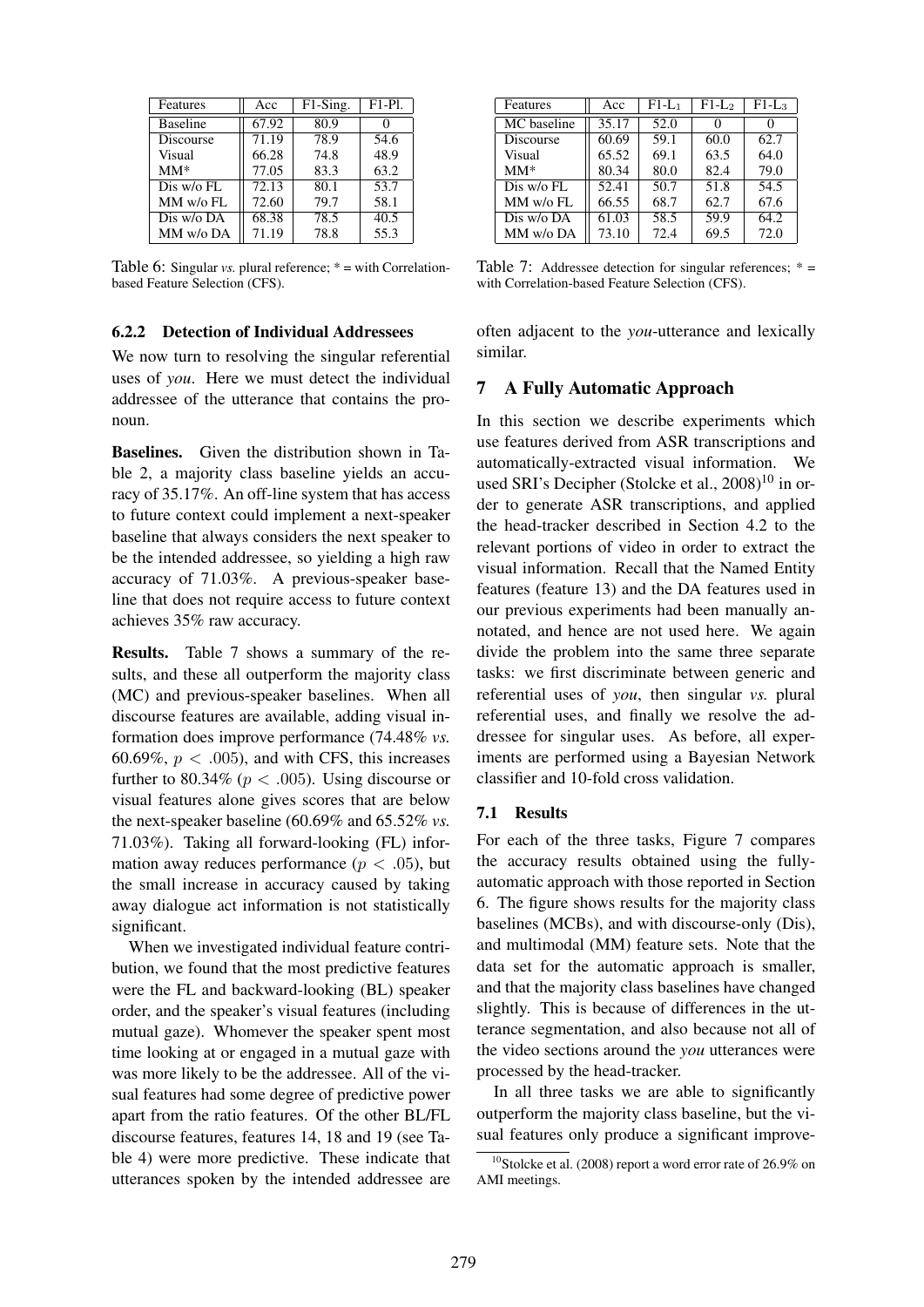

Figure 1: Results for the manual and automatic systems; MCB = majority class baseline, Dis = discourse features, MM = multimodal, \* = with Correlation-based Feature Selection (CFS), FL = forward-looking, man = manual, auto = automatic.

ment in the individual addressee resolution task. For the generic *vs.* referential task, the discourse and multimodal classifiers both outperform the majority class baseline ( $p < .001$ ), achieving accuracy scores of 68.71% and 68.48% respectively. In contrast to when using manual transcriptions and annotations (see Section 6.1), removing forward-looking (FL) information reduces performance  $(p < .05)$ . For the referential singular *vs.* plural task, the discourse and multimodal with CFS classifier improve over the majority class baseline ( $p < .05$ ). Multimodal with CFS does not improve over the discourse classifier - indeed without feature selection, the addition of visual features causes a drop in performance ( $p < .05$ ). Here, taking away FL information does not cause a significant reduction in performance. Finally, in the individual addressee resolution task, the discourse, visual (60.78%) and multimodal classifiers all outperform the majority class baseline  $(p \lt 0.005, p \lt 0.001 \text{ and } p \lt 0.001 \text{ respectively.}$ tively). Here the addition of visual features causes the multimodal classifier to outperform the discourse classifier in raw accuracy by nearly ten percentage points (67.32% *vs.* 58.17%,  $p < .05$ ), and with CFS, the score increases further to 74.51%  $(p < .05)$ . Taking away FL information does cause a significant drop in performance ( $p < .05$ ).

# 8 Conclusions

We have investigated the automatic resolution of the second person English pronoun *you* in multi-

party dialogue, using a combination of linguistic and visual features. We conducted a first set of experiments where our features were derived from manual transcriptions and annotations, and then a second set where they were generated by entirely automatic means. To our knowledge, this is the first attempt at tackling this problem using automatically extracted multimodal information.

Our experiments showed that visual information can be highly predictive in resolving the addressee of singular referential uses of *you*. Visual features significantly improved the performance of both our manual and automatic systems, and the latter achieved an encouraging 75% accuracy. We also found that our visual features had predictive power for distinguishing between generic and referential uses of *you*, and between referential singulars and plurals. Indeed, for the latter task, they significantly improved the manual system's performance. The listeners' gaze features were useful here: in our data set it was apparently the case that the speaker would often use the whiteboard/projector screen when addressing the group, thus drawing the listeners' gaze in this direction.

Future work will involve expanding our dataset, and investigating new potentially predictive features. In the slightly longer term, we plan to integrate the resulting system into a meeting assistant whose purpose is to automatically extract useful information from multi-party meetings.